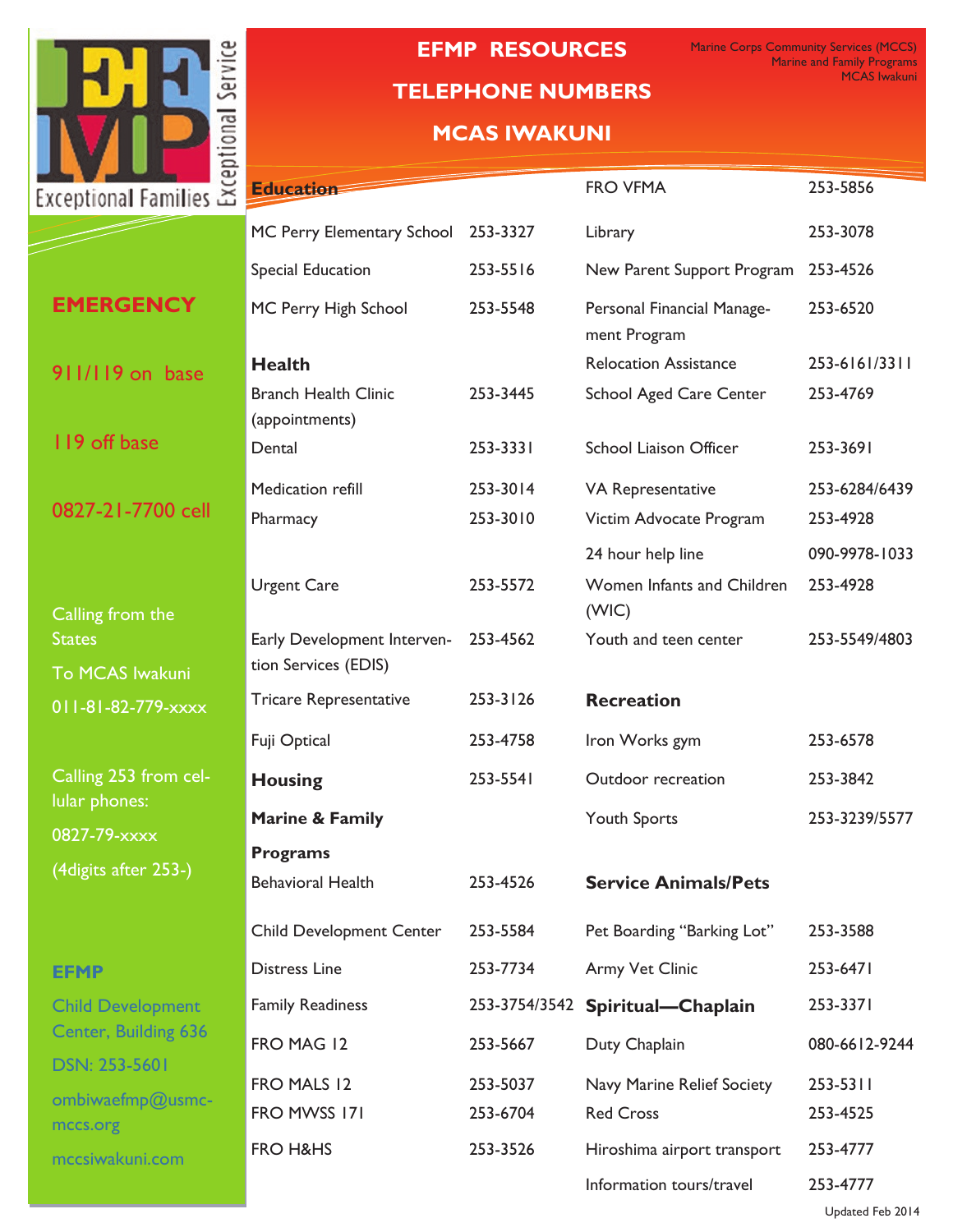

### **EFMP HELPFUL WEB RESOURCES** Network Systems Diagnostic Testing

# **MCAS IWAKUNI**

|                                                  | <b>MCAS Iwakuni</b>                                                                                                                                                                                        | Mcas.iwakuni.marines.mil                       |  |
|--------------------------------------------------|------------------------------------------------------------------------------------------------------------------------------------------------------------------------------------------------------------|------------------------------------------------|--|
| <b>EMERGENCY</b>                                 | <b>MCCS Iwakuni</b>                                                                                                                                                                                        | Mccs.iwakuni.com/                              |  |
| 911/119 on base                                  | (auto center, care hire, pet boarding kennel, child<br>care center, education office, marine and family<br>programs, relocation assistance, recreation,<br>school liaison officer, school aged care, etc.) |                                                |  |
| 119 off base                                     |                                                                                                                                                                                                            |                                                |  |
| 0827-21-7700 cell                                | Branch Health Clinic Iwakuni,<br>Early Developmental Intervention Services<br>Dental<br>Pharmacy                                                                                                           | Med.navy.mil                                   |  |
| Calling from the States                          |                                                                                                                                                                                                            |                                                |  |
| To MCAS Iwakuni<br>011-81-82-779-xxxx            | <b>Tricare</b>                                                                                                                                                                                             | tricare-overseas.com/                          |  |
| Calling 253 from cellu-                          | Army Veterinary Services Iwakuni                                                                                                                                                                           | phc.amedd.army.mil/organization/               |  |
| lar phones:<br>0827-79-xxxx                      | Housing                                                                                                                                                                                                    | Mcas.iwakunimarines.mil                        |  |
| (4 digits after 253-)                            | Matthew Perry Elementary School                                                                                                                                                                            | Perry-es.pac.dodea.edu                         |  |
| <b>EFMP</b>                                      | Matthew Perry High School                                                                                                                                                                                  | Perry-hs.pac.dodea.edu                         |  |
| <b>Child Development</b><br>Center, Building 636 | DoDEA special education                                                                                                                                                                                    | dodea.edu/Curriculum/specialEduc/<br>index.cfm |  |
| <b>DSN: 253-5601</b>                             |                                                                                                                                                                                                            |                                                |  |
| ombiwaefmp@usmc-<br>mccs.org                     |                                                                                                                                                                                                            |                                                |  |
| mccsiwakuni.com                                  |                                                                                                                                                                                                            |                                                |  |

#### Updated Feb 2014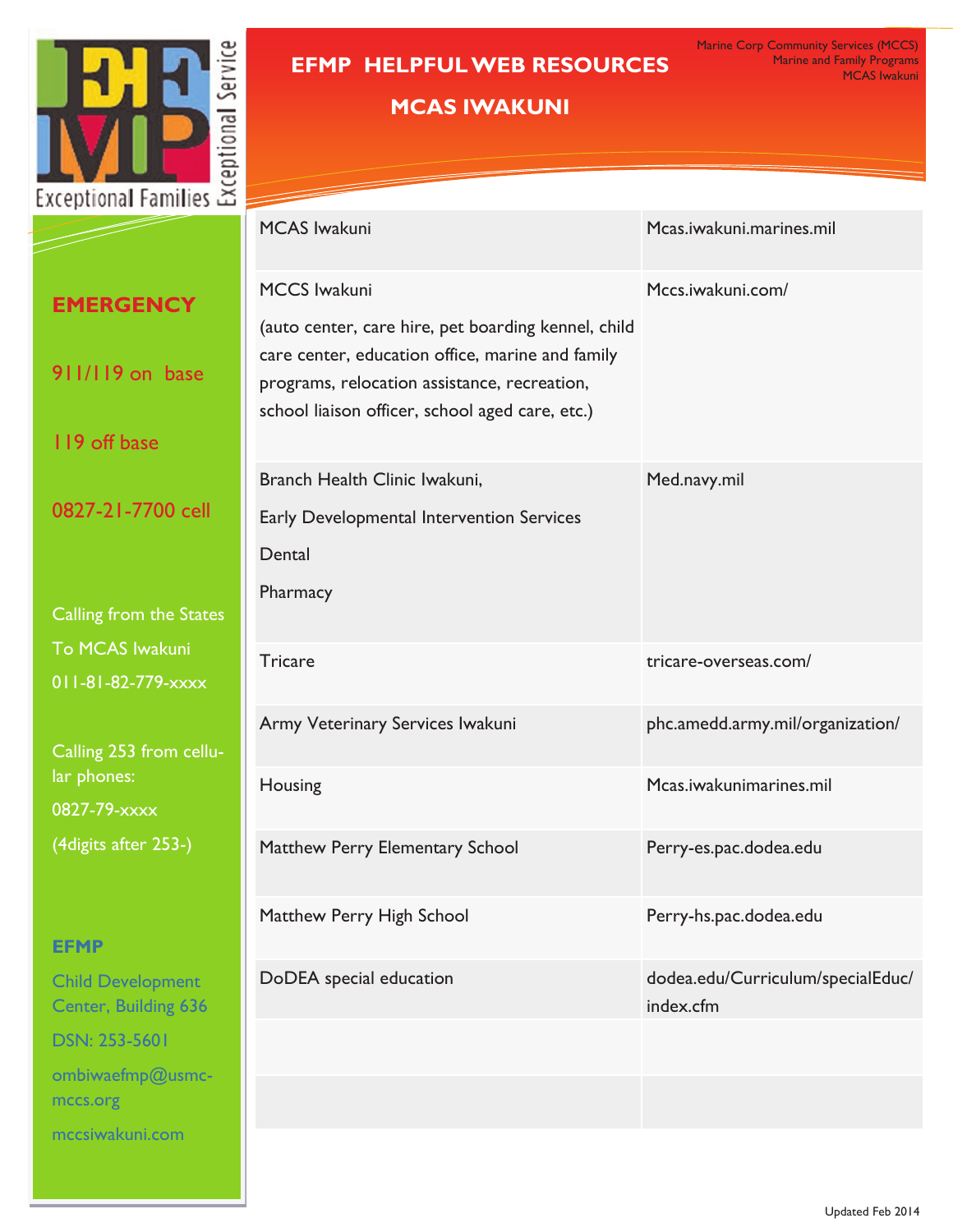

## **EFMP NATIONAL RESOURCES**

Marine Corp Community Services (MCCS) Marine and Family Programs MCAS Iwakuni

| Advocacy-How to talk so health professionals will listen. This website provides children's disability<br>information, articles, and resources empowering parents of children with disabilities.                                                                                                                                                                                                                 | childrensdisabili-<br>ties.info/advocacy/ |
|-----------------------------------------------------------------------------------------------------------------------------------------------------------------------------------------------------------------------------------------------------------------------------------------------------------------------------------------------------------------------------------------------------------------|-------------------------------------------|
| Attention Deficit Disorder (ADD) Association-The Attention Deficit Disorder Association<br>provides information, resources and networking opportunities to help adults with Attention Deficit<br>Hyperactivity Disorder lead better lives.                                                                                                                                                                      | add.org/                                  |
| Autism Society of America - Advocacy for individuals and families and ongoing education of the<br>public about the needs of the autism community.                                                                                                                                                                                                                                                               | autism-society. Org                       |
| Cadre (National Center on Dispute Resolution) - Encourages the use of mediation and other<br>collaborative strategies to resolve disagreements about special education and early intervention pro-<br>grams. They offer a spectrum of services including promoting ways to prevent conflict and help with<br>early dispute assistance, education about conflict, resolution options, due process hearings, etc. | directionservice.org                      |
| <b>CHADD (Children and Adults with Attention Deficit Hyperactive Disorder)</b> - is a national<br>non profit organization that serves as a clearinghouse for evidence-based information on AD/HD;<br>provides local face-to-face family support group for families and individuals affected by ADHD, and<br>serves as an advocate for appropriate public policies.                                              | Chadd.org                                 |
| Courage To Care For Me - Provides fact sheets on timely health topics relevant to military life<br>developed by military health experts at Uniformed Services University of the Health Sciences.                                                                                                                                                                                                                | couragetocare-<br>forme.org               |
| Disabled American Veterans - A major advocacy and service organization for disabled veterans,<br>the DAV has programs to assist OEF/OIF veterans. The DAV offers assistance with transition from<br>service to civilian life with a representative role in the discharge, disability evaluation and claims pro-<br>cesses.                                                                                      | dav.org                                   |
| Disability Education Info - Connects people with disabilities to the information and resources<br>they need to pursue their personal and professional goals. There is information about travel, work-<br>place support and fair housing.                                                                                                                                                                        | disability.gov/education                  |
| Department of Defense Education Activity (DoDEA)-The office of the Department of De-<br>fense Education Activity (DoDEA) issues extensive guidance for military families with children who<br>have special needs and who are receiving, or are eligible to receive, a free appropriate public educa-<br>tion either domestically or overseas.                                                                   | dodea.edu/Curriculum/<br>specialEduc/     |
| <b>Disability</b> - One-stop online access to resources, services, and information available throughout the<br>Federal government.                                                                                                                                                                                                                                                                              | Disability.gov.                           |
| <b>Extended Health Care Option (ECHO)</b> - The purpose of the ECHO program is to provide fi-<br>nancial assistance and additional benefits for services, equipment or supplies beyond those available<br>through TRICARE Prime, Extra, or Standard.                                                                                                                                                            | tricare.osd.mil/echo                      |
| Fisher House—A home away from home" that enables family members to be close to a loved one<br>at the most stressful time during hospitalization for an illness, disease or injury. Tripler Army Medical<br>Treatment Facility Hawaii has two Fisher houses located above the hospital. For more information<br>call on (808) 433-1291 ext. 28                                                                   | Fisherhouse.org                           |

Updated Feb 2014